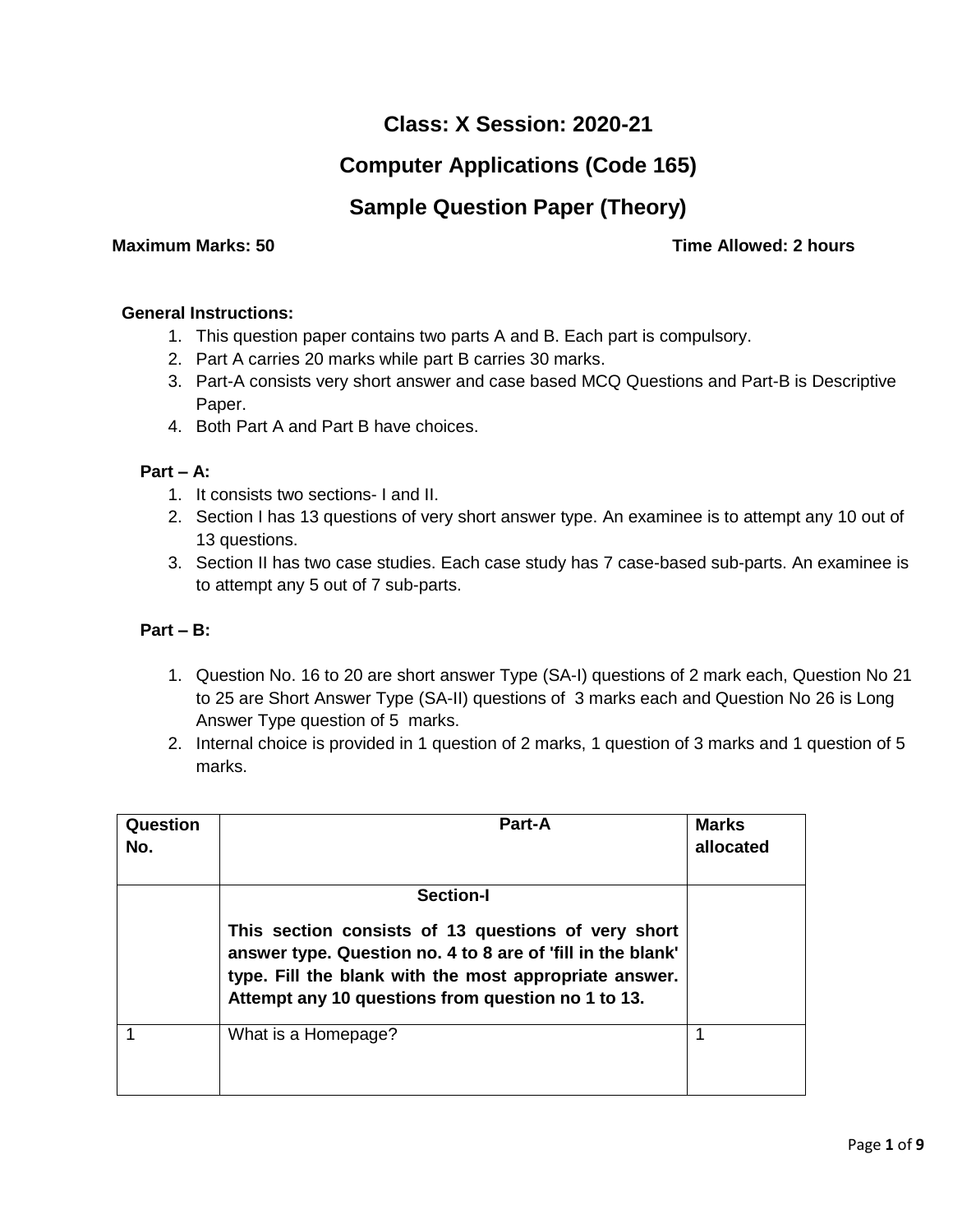| $\overline{2}$ | Which heading element gives the most prominent                                                                                                                | 1            |
|----------------|---------------------------------------------------------------------------------------------------------------------------------------------------------------|--------------|
|                | headings?                                                                                                                                                     |              |
| 3              | Give one use of anchor tag.                                                                                                                                   | $\mathbf{1}$ |
| 4              | tag is used for a horizontal line.                                                                                                                            | $\mathbf{1}$ |
|                |                                                                                                                                                               |              |
| 5              | An empty HTML element has a _____ tag but no _____<br>tag.                                                                                                    | $\mathbf{1}$ |
|                |                                                                                                                                                               |              |
| 6              | tag creates a bulleted list.                                                                                                                                  | $\mathbf{1}$ |
| $\overline{7}$ | The code for inserting an image in an HTML page is<br><imgsrc=" "="" alt=" ">. The alt attribute is used for _____</imgsrc=">                                 | $\mathbf{1}$ |
| 8              | Ravi was trying to log-in to his net-banking account. He<br>noticed that the URL of the net banking starts with 'https'.<br>The 's' in 'https' stands for ___ | $\mathbf{1}$ |
| 9              | Sarita is designing a webpage and wants to change the<br>name of the font (font-type) for certain text. Which attribute<br>of the FONT tag she should use.    | $\mathbf{1}$ |
| 10             | What is the use of<br>tag in HTML Code?                                                                                                                       | 1            |
| 11             | What is the significance of the URL?                                                                                                                          | $\mathbf{1}$ |
| 12             | What is the importance of vlink attribute of <body> tag?</body>                                                                                               | $\mathbf{1}$ |
| 13             | What is the method of using comment line in the HTML<br>code?                                                                                                 | $\mathbf{1}$ |
|                |                                                                                                                                                               |              |
|                | <b>Section-II</b>                                                                                                                                             |              |
|                | Both the Case study based questions are compulsory.                                                                                                           |              |
|                | Attempt any 5 questions (out of 7 questions) from each                                                                                                        |              |
|                | case study. Each question carries 1 mark                                                                                                                      |              |
|                |                                                                                                                                                               |              |
| 14             |                                                                                                                                                               |              |
|                | <b>Internet Protocols</b>                                                                                                                                     |              |
|                | For communication over the Internet, the communicating                                                                                                        |              |
|                | devices must follow certain rules. These rules are called<br>Internet protocols. For email communication, we use SMTP                                         |              |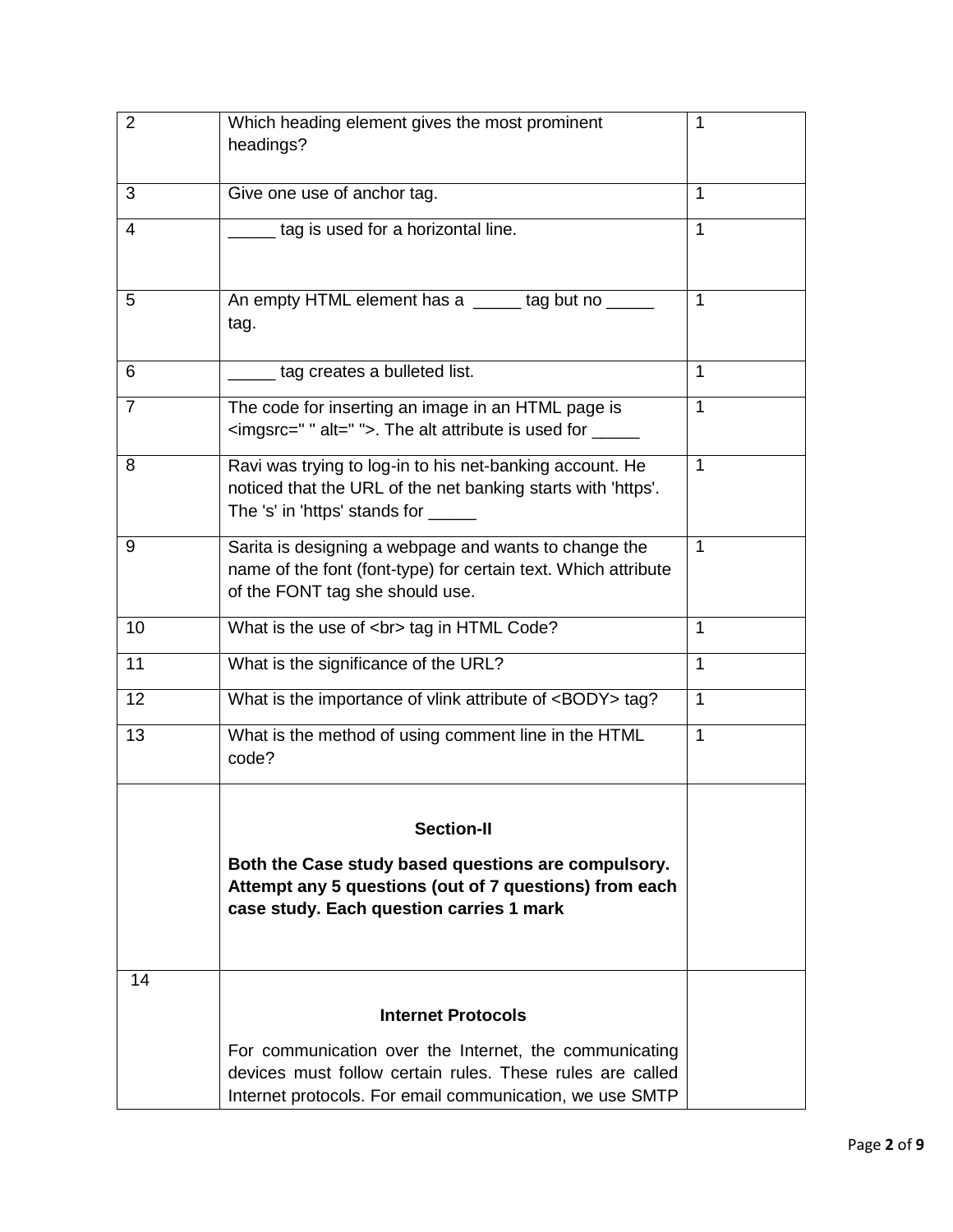|       | and POP. For communication between browser and server<br>HTTP and HTTPS protocols are used. We can use<br>TELNET to access services available on a remote<br>computer. |   |
|-------|------------------------------------------------------------------------------------------------------------------------------------------------------------------------|---|
| (i)   | Which of the following is an Internet Protocol.                                                                                                                        | 1 |
|       | a) HTTP                                                                                                                                                                |   |
|       | b) FTP                                                                                                                                                                 |   |
|       | c) both $(a)$ and $(b)$                                                                                                                                                |   |
|       | d) None of the above                                                                                                                                                   |   |
| (ii)  | SMTP protocol is                                                                                                                                                       | 1 |
|       | a) used for composing an emailmessage.                                                                                                                                 |   |
|       | b) used in receiving incoming emails by pulling the<br>message from server to client                                                                                   |   |
|       | c) used in sending outgoing emails by pushing the<br>message from client to server                                                                                     |   |
|       | d) None of the above                                                                                                                                                   |   |
| (iii) | POP protocol is                                                                                                                                                        | 1 |
|       | a) used for composing an emailmessage.                                                                                                                                 |   |
|       | b) used in receiving incoming emails by pulling the<br>message from server to client                                                                                   |   |
|       | c) used in sending outgoing emails by pushing the<br>message from client to server                                                                                     |   |
|       | d) None of the above                                                                                                                                                   |   |
| (iv)  | Which of the following internet protocols provides secure<br>data transmission between server and browser with the<br>help of encryption.                              | 1 |
|       | a) HTTP                                                                                                                                                                |   |
|       | b) HTTPS                                                                                                                                                               |   |
|       | c) TELNET                                                                                                                                                              |   |
|       | d) ARPANET                                                                                                                                                             |   |
|       |                                                                                                                                                                        |   |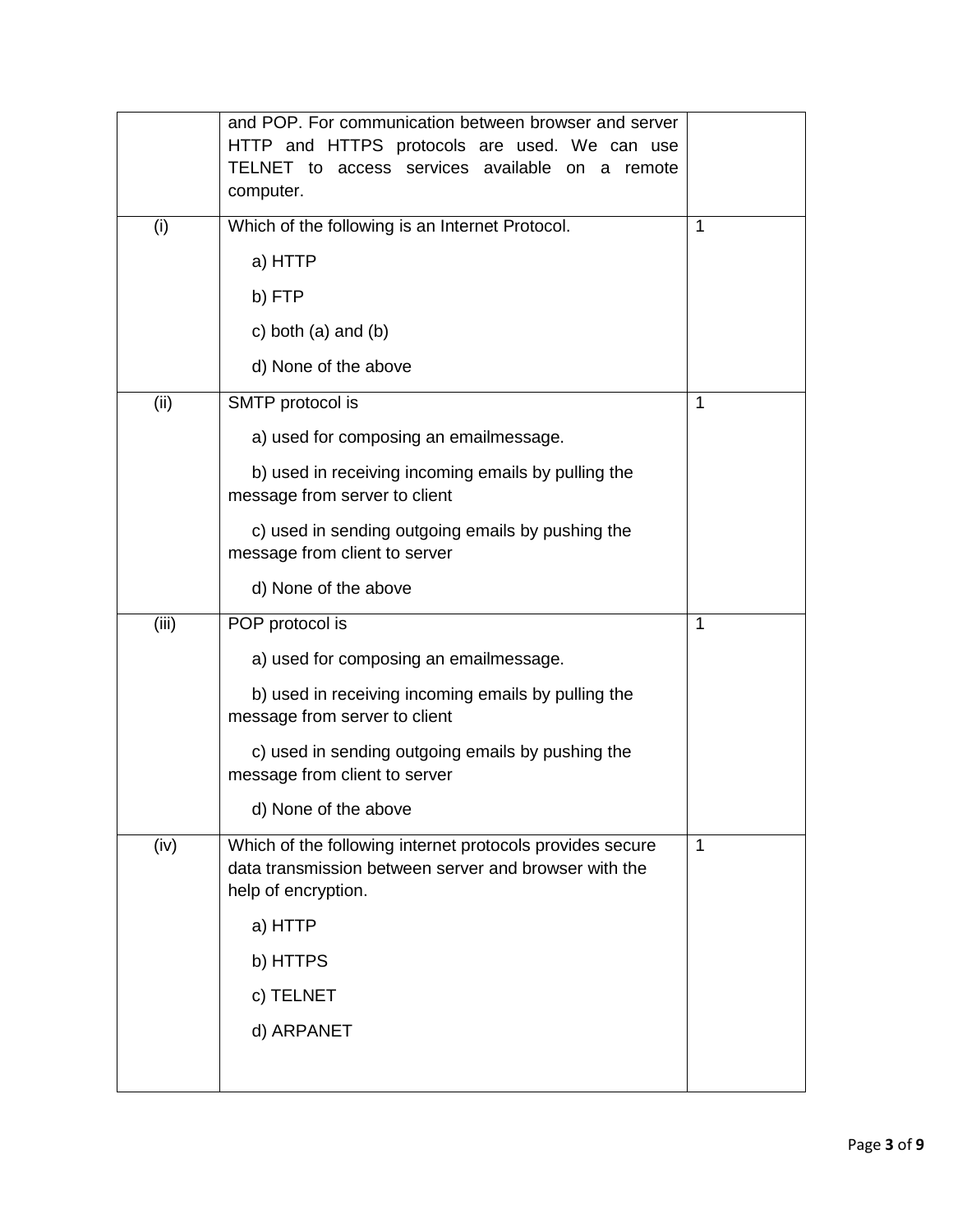| (v)   | The full form of POP (email protocol) is                                                                                                                                                                                                                                                                                                                                                                                                                                                                                                                                                                                                                                                                          | 1           |
|-------|-------------------------------------------------------------------------------------------------------------------------------------------------------------------------------------------------------------------------------------------------------------------------------------------------------------------------------------------------------------------------------------------------------------------------------------------------------------------------------------------------------------------------------------------------------------------------------------------------------------------------------------------------------------------------------------------------------------------|-------------|
|       | a) Post Order Protocol                                                                                                                                                                                                                                                                                                                                                                                                                                                                                                                                                                                                                                                                                            |             |
|       | b) Push Order Protocol                                                                                                                                                                                                                                                                                                                                                                                                                                                                                                                                                                                                                                                                                            |             |
|       | c) Post Office Protocol                                                                                                                                                                                                                                                                                                                                                                                                                                                                                                                                                                                                                                                                                           |             |
|       | d) Pull Over Protocol                                                                                                                                                                                                                                                                                                                                                                                                                                                                                                                                                                                                                                                                                             |             |
| (vi)  | Which of the following protocol is used for delivering data<br>from the source to the destination.                                                                                                                                                                                                                                                                                                                                                                                                                                                                                                                                                                                                                | $\mathbf 1$ |
|       | a) TCP                                                                                                                                                                                                                                                                                                                                                                                                                                                                                                                                                                                                                                                                                                            |             |
|       | b) IP                                                                                                                                                                                                                                                                                                                                                                                                                                                                                                                                                                                                                                                                                                             |             |
|       | c) SMTP                                                                                                                                                                                                                                                                                                                                                                                                                                                                                                                                                                                                                                                                                                           |             |
|       | d) ARPANET                                                                                                                                                                                                                                                                                                                                                                                                                                                                                                                                                                                                                                                                                                        |             |
| (vii) | The Full Form of SMTP is                                                                                                                                                                                                                                                                                                                                                                                                                                                                                                                                                                                                                                                                                          | 1           |
|       | a) Secure Mail Transfer Protocol                                                                                                                                                                                                                                                                                                                                                                                                                                                                                                                                                                                                                                                                                  |             |
|       | b) Secure Mail Transmit Protocol                                                                                                                                                                                                                                                                                                                                                                                                                                                                                                                                                                                                                                                                                  |             |
|       | c) Simple Mail Transmit Protocol                                                                                                                                                                                                                                                                                                                                                                                                                                                                                                                                                                                                                                                                                  |             |
|       | d) Simple Mail Transfer Protocol                                                                                                                                                                                                                                                                                                                                                                                                                                                                                                                                                                                                                                                                                  |             |
| 15    | Secure data transmission                                                                                                                                                                                                                                                                                                                                                                                                                                                                                                                                                                                                                                                                                          |             |
|       | Secure data transmission means that data/information is<br>not being received or modified by an unauthorized person,<br>over a network, from source to destination. For secure data<br>transmission, we can convert an actual message (which is<br>in readable form) into an unreadable message (called an<br>encrypted message) with the help of the concept of<br>encryption. This unreadable message is sent through the<br>network to the destination. If a hacker tries to read this<br>message, he/she receives an unreadable message that<br>cannot be easily converted into the actual message. The<br>unreadable message can be converted to the original<br>message by the receiver at the destination. |             |
|       | Caesar Cipher is one of the common encryption<br>techniques. In this technique, each letter of the word is<br>replaced by a letter some fixed number of positions<br>(usually called as key) down the alphabet. For example, if<br>the key is 3, each 'A' will be replaced by 'D' (Letter 'D' is 3<br>positions down Letter 'A' in the alphabet), each 'B' will be                                                                                                                                                                                                                                                                                                                                                |             |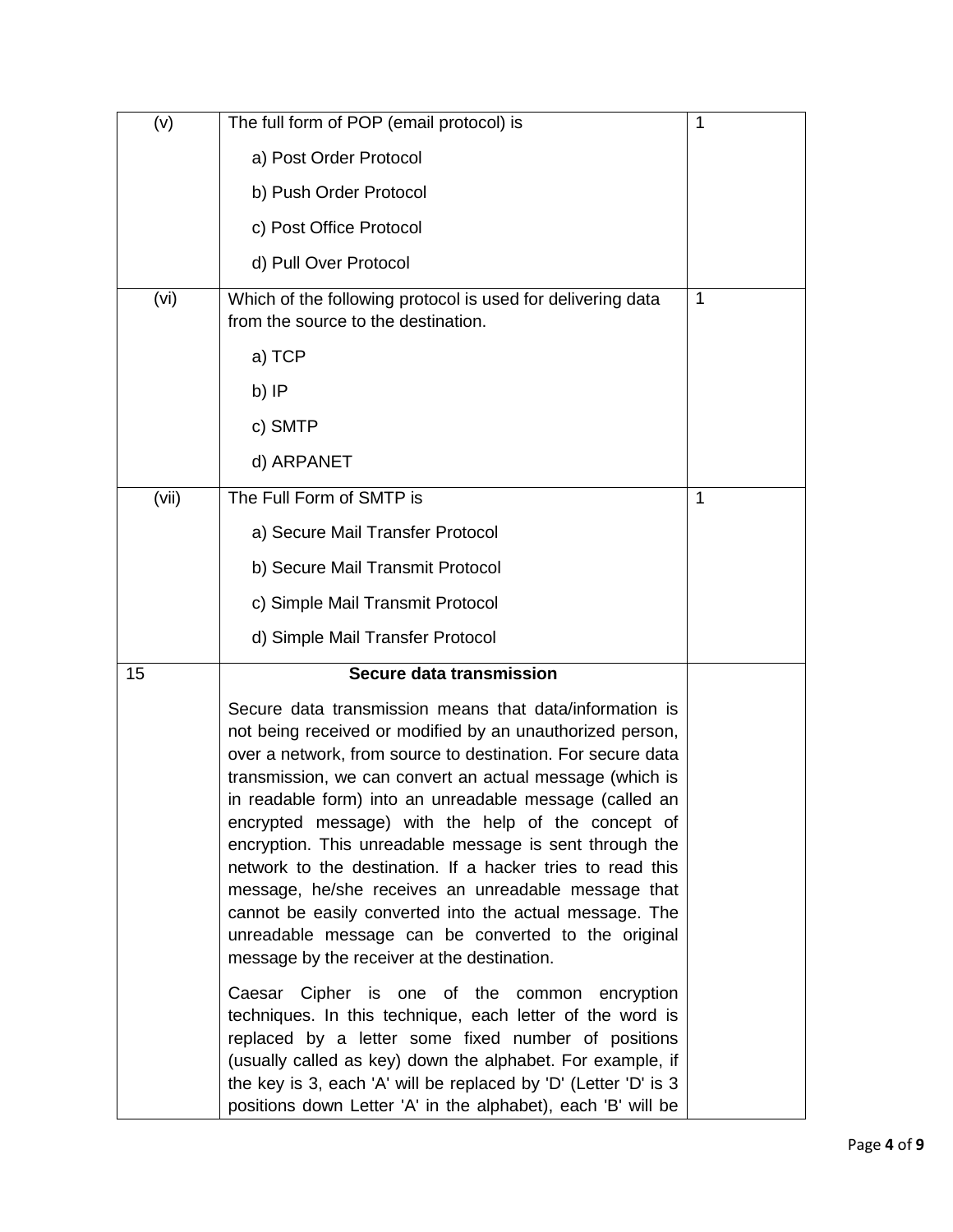|       | replaced by 'E' and similarly, each 'Z' will be replaced by                                                                                                                     |              |
|-------|---------------------------------------------------------------------------------------------------------------------------------------------------------------------------------|--------------|
|       | 'C'. The receiver can identify the original message by using                                                                                                                    |              |
|       | the reverse technique of encryption. This reverse technique                                                                                                                     |              |
|       | is called decryption.                                                                                                                                                           |              |
| (i)   | .Secure data transmission means                                                                                                                                                 | 1            |
|       | a) Data can be accessed by any unauthorized person<br>during transmission.                                                                                                      |              |
|       | b) Data can not be accessed by any unauthorized<br>person during transmission.                                                                                                  |              |
|       | c) Transmission of data                                                                                                                                                         |              |
|       | d) None of the above                                                                                                                                                            |              |
| (ii)  | Which of the following techniques can be used for security<br>of data.                                                                                                          | $\mathbf{1}$ |
|       | a) Authentication                                                                                                                                                               |              |
|       | b) Authorisation                                                                                                                                                                |              |
|       | c) Encryption                                                                                                                                                                   |              |
|       | d) All of the Above                                                                                                                                                             |              |
| (iii) | Caesar Cipher is                                                                                                                                                                | 1            |
|       | a) used for conversion of the actual message into an<br>encrypted message                                                                                                       |              |
|       | b) an encryption technique                                                                                                                                                      |              |
|       | c) both $(a)$ and $(b)$                                                                                                                                                         |              |
|       | d) None of the above                                                                                                                                                            |              |
| (iv)  | Person 'X' has received an encrypted message and wants<br>to convert this message into the actual message (message<br>before encryption). The technique he should use is called | $\mathbf 1$  |
|       | a) Conversion                                                                                                                                                                   |              |
|       | b) Encryption                                                                                                                                                                   |              |
|       | c) Decryption                                                                                                                                                                   |              |
|       | d) None of the above                                                                                                                                                            |              |
|       |                                                                                                                                                                                 |              |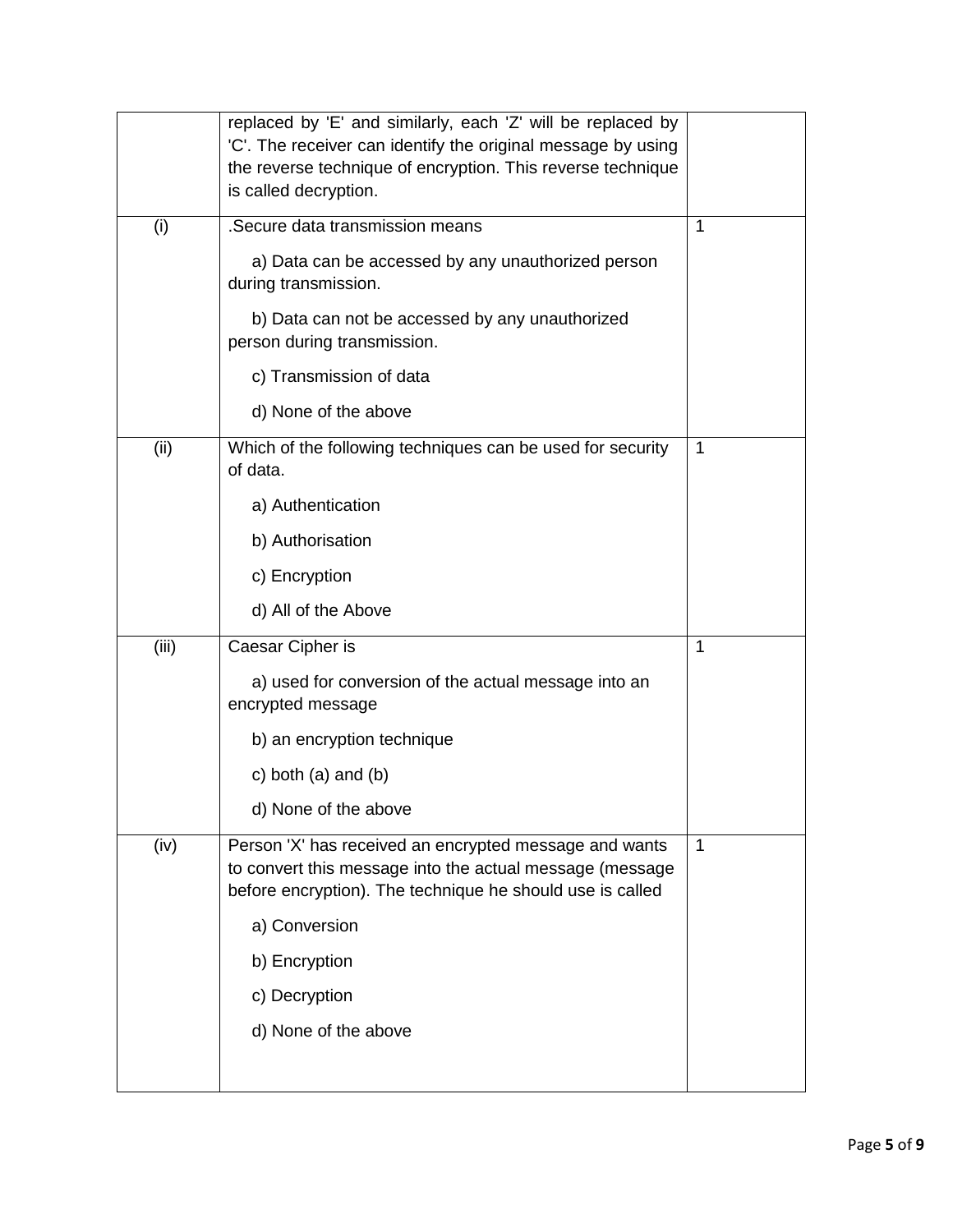| (v)   | A sender wants to send a message having the text as<br>'COMPUTER' to a receiver using 4 as the key. What will be<br>the encrypted message?                                                                           | 1            |
|-------|----------------------------------------------------------------------------------------------------------------------------------------------------------------------------------------------------------------------|--------------|
|       | a) GSQTZXIV                                                                                                                                                                                                          |              |
|       | b) GSQTYXIV                                                                                                                                                                                                          |              |
|       | c) GSXTYXIV                                                                                                                                                                                                          |              |
|       | d) GSQSYXIV                                                                                                                                                                                                          |              |
| (vi)  | An encryption algorithm is used to transform a readable<br>message into:                                                                                                                                             | 1            |
|       | a) Text message                                                                                                                                                                                                      |              |
|       | b) Simple message                                                                                                                                                                                                    |              |
|       | c) Converted message                                                                                                                                                                                                 |              |
|       | d) Encrypted message                                                                                                                                                                                                 |              |
| (vii) | In Ceaser Cipher, for which of the following values of key,<br>the encrypted message will be the same as original<br>message.                                                                                        | $\mathbf{1}$ |
|       | a)0                                                                                                                                                                                                                  |              |
|       | b) 26                                                                                                                                                                                                                |              |
|       | c) both $(a)$ and $(b)$                                                                                                                                                                                              |              |
|       | d) None of the above                                                                                                                                                                                                 |              |
|       | Part -B                                                                                                                                                                                                              |              |
|       |                                                                                                                                                                                                                      |              |
|       | All questions are compulsory. In case of internal<br>choices, attempt any one.                                                                                                                                       |              |
| 16    | Sarvesh, a student of Class X, is not able to understand<br>the difference between web client and web-server. Help<br>him in understanding the same by explaining their role and<br>giving suitable example of each. | 2            |
| 17    | Write the full form of Cc and Bcc (used in<br>emailcommunication). Explain the difference between                                                                                                                    | 2            |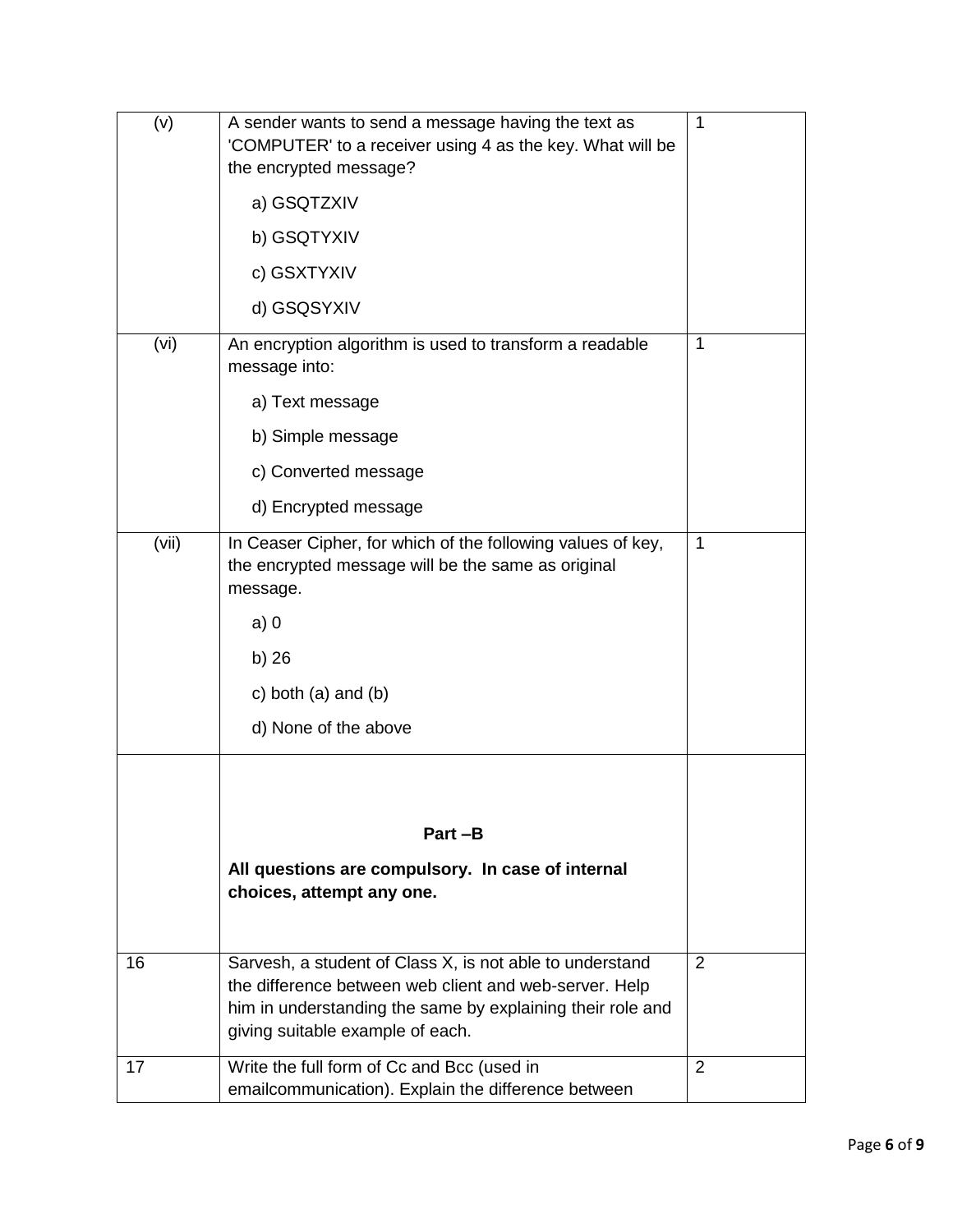|                                                                                                                                                                                                                                                                                                                                                                                                                                                                                                                                    | them.                                                                                                                                                                                                                                                                                                                                                                                                                                                                                                                                                                                                                                                                                                           |                                                                                                                                                                                                                                                                                                                                                                                                                                                                                                                                                               |                                                                                                                                                                                                                                                                                                                                                                                                                                                                                                                                    |                                                                                                                                                                                                                                                                                                                                                                                                                                                                        |                                                                                   |   |    |                                                                                                                 |   |    |                                                                                                                 |   |  |                                                           |  |  |                                                           |  |
|------------------------------------------------------------------------------------------------------------------------------------------------------------------------------------------------------------------------------------------------------------------------------------------------------------------------------------------------------------------------------------------------------------------------------------------------------------------------------------------------------------------------------------|-----------------------------------------------------------------------------------------------------------------------------------------------------------------------------------------------------------------------------------------------------------------------------------------------------------------------------------------------------------------------------------------------------------------------------------------------------------------------------------------------------------------------------------------------------------------------------------------------------------------------------------------------------------------------------------------------------------------|---------------------------------------------------------------------------------------------------------------------------------------------------------------------------------------------------------------------------------------------------------------------------------------------------------------------------------------------------------------------------------------------------------------------------------------------------------------------------------------------------------------------------------------------------------------|------------------------------------------------------------------------------------------------------------------------------------------------------------------------------------------------------------------------------------------------------------------------------------------------------------------------------------------------------------------------------------------------------------------------------------------------------------------------------------------------------------------------------------|------------------------------------------------------------------------------------------------------------------------------------------------------------------------------------------------------------------------------------------------------------------------------------------------------------------------------------------------------------------------------------------------------------------------------------------------------------------------|-----------------------------------------------------------------------------------|---|----|-----------------------------------------------------------------------------------------------------------------|---|----|-----------------------------------------------------------------------------------------------------------------|---|--|-----------------------------------------------------------|--|--|-----------------------------------------------------------|--|
| 18                                                                                                                                                                                                                                                                                                                                                                                                                                                                                                                                 | What is the use of <sub> and <sup>tag. Explain with<br/>suitable example.</sup></sub>                                                                                                                                                                                                                                                                                                                                                                                                                                                                                                                                                                                                                           | $\overline{2}$                                                                                                                                                                                                                                                                                                                                                                                                                                                                                                                                                |                                                                                                                                                                                                                                                                                                                                                                                                                                                                                                                                    |                                                                                                                                                                                                                                                                                                                                                                                                                                                                        |                                                                                   |   |    |                                                                                                                 |   |    |                                                                                                                 |   |  |                                                           |  |  |                                                           |  |
| 19                                                                                                                                                                                                                                                                                                                                                                                                                                                                                                                                 | Sunil wants to insert an image 'elearning.jpg' into a<br>webpage. Write the name and the syntax of the HTML Tag<br>she should use. The alternate text for the image should be<br>'E-learning Image'                                                                                                                                                                                                                                                                                                                                                                                                                                                                                                             | $\overline{2}$                                                                                                                                                                                                                                                                                                                                                                                                                                                                                                                                                |                                                                                                                                                                                                                                                                                                                                                                                                                                                                                                                                    |                                                                                                                                                                                                                                                                                                                                                                                                                                                                        |                                                                                   |   |    |                                                                                                                 |   |    |                                                                                                                 |   |  |                                                           |  |  |                                                           |  |
| 20                                                                                                                                                                                                                                                                                                                                                                                                                                                                                                                                 | Define the following                                                                                                                                                                                                                                                                                                                                                                                                                                                                                                                                                                                                                                                                                            | $\overline{2}$                                                                                                                                                                                                                                                                                                                                                                                                                                                                                                                                                |                                                                                                                                                                                                                                                                                                                                                                                                                                                                                                                                    |                                                                                                                                                                                                                                                                                                                                                                                                                                                                        |                                                                                   |   |    |                                                                                                                 |   |    |                                                                                                                 |   |  |                                                           |  |  |                                                           |  |
|                                                                                                                                                                                                                                                                                                                                                                                                                                                                                                                                    | (i) Intellectual Property Rights                                                                                                                                                                                                                                                                                                                                                                                                                                                                                                                                                                                                                                                                                |                                                                                                                                                                                                                                                                                                                                                                                                                                                                                                                                                               |                                                                                                                                                                                                                                                                                                                                                                                                                                                                                                                                    |                                                                                                                                                                                                                                                                                                                                                                                                                                                                        |                                                                                   |   |    |                                                                                                                 |   |    |                                                                                                                 |   |  |                                                           |  |  |                                                           |  |
|                                                                                                                                                                                                                                                                                                                                                                                                                                                                                                                                    | (ii) Plagiarism                                                                                                                                                                                                                                                                                                                                                                                                                                                                                                                                                                                                                                                                                                 |                                                                                                                                                                                                                                                                                                                                                                                                                                                                                                                                                               |                                                                                                                                                                                                                                                                                                                                                                                                                                                                                                                                    |                                                                                                                                                                                                                                                                                                                                                                                                                                                                        |                                                                                   |   |    |                                                                                                                 |   |    |                                                                                                                 |   |  |                                                           |  |  |                                                           |  |
|                                                                                                                                                                                                                                                                                                                                                                                                                                                                                                                                    | <b>OR</b>                                                                                                                                                                                                                                                                                                                                                                                                                                                                                                                                                                                                                                                                                                       |                                                                                                                                                                                                                                                                                                                                                                                                                                                                                                                                                               |                                                                                                                                                                                                                                                                                                                                                                                                                                                                                                                                    |                                                                                                                                                                                                                                                                                                                                                                                                                                                                        |                                                                                   |   |    |                                                                                                                 |   |    |                                                                                                                 |   |  |                                                           |  |  |                                                           |  |
|                                                                                                                                                                                                                                                                                                                                                                                                                                                                                                                                    | What is e-commerce? Write any two preventive<br>measuresto be taken for secure online transaction.                                                                                                                                                                                                                                                                                                                                                                                                                                                                                                                                                                                                              |                                                                                                                                                                                                                                                                                                                                                                                                                                                                                                                                                               |                                                                                                                                                                                                                                                                                                                                                                                                                                                                                                                                    |                                                                                                                                                                                                                                                                                                                                                                                                                                                                        |                                                                                   |   |    |                                                                                                                 |   |    |                                                                                                                 |   |  |                                                           |  |  |                                                           |  |
| 21                                                                                                                                                                                                                                                                                                                                                                                                                                                                                                                                 | Shalini, a web designer, wants to create a webpage to<br>display a list where each item is listed by a number. Which<br>type of list she should use? Explain the role of start and<br>type attributes.                                                                                                                                                                                                                                                                                                                                                                                                                                                                                                          | 3                                                                                                                                                                                                                                                                                                                                                                                                                                                                                                                                                             |                                                                                                                                                                                                                                                                                                                                                                                                                                                                                                                                    |                                                                                                                                                                                                                                                                                                                                                                                                                                                                        |                                                                                   |   |    |                                                                                                                 |   |    |                                                                                                                 |   |  |                                                           |  |  |                                                           |  |
| 22                                                                                                                                                                                                                                                                                                                                                                                                                                                                                                                                 | What are the roles of Rowspan and Colspan attribute?<br>Explain with suitable HTML example.                                                                                                                                                                                                                                                                                                                                                                                                                                                                                                                                                                                                                     | 3                                                                                                                                                                                                                                                                                                                                                                                                                                                                                                                                                             |                                                                                                                                                                                                                                                                                                                                                                                                                                                                                                                                    |                                                                                                                                                                                                                                                                                                                                                                                                                                                                        |                                                                                   |   |    |                                                                                                                 |   |    |                                                                                                                 |   |  |                                                           |  |  |                                                           |  |
| 23                                                                                                                                                                                                                                                                                                                                                                                                                                                                                                                                 | Saroj, a student of Class X, wants to represent a table in<br>webpage but she is unaware about the table tag. Explain<br>her the role of <th>, <tr> and <td> tag. Write HTML code of<br/>a table and show the use of <th>, <tr> and <td> tag.</td><td>3</td></tr><tr><td>24</td><td>What is the digital divide? Write any two reasons for digital<br/>divide in India.</td><td>3</td></tr><tr><td>25</td><td>Define Internet and write its two uses in our daily life. How<br/>is it different from the World Wide Web (www).</td><td>3</td></tr><tr><td></td><td><b>OR</b></td><td></td></tr><tr><td></td><td>What is e-learning? Explain any two merits of e-learning.</td><td></td></tr></th></td></tr></th> | , <tr> and <td> tag. Write HTML code of<br/>a table and show the use of <th>, <tr> and <td> tag.</td><td>3</td></tr><tr><td>24</td><td>What is the digital divide? Write any two reasons for digital<br/>divide in India.</td><td>3</td></tr><tr><td>25</td><td>Define Internet and write its two uses in our daily life. How<br/>is it different from the World Wide Web (www).</td><td>3</td></tr><tr><td></td><td><b>OR</b></td><td></td></tr><tr><td></td><td>What is e-learning? Explain any two merits of e-learning.</td><td></td></tr></th></td></tr> | tag. Write HTML code of<br>a table and show the use of <th>, <tr> and <td> tag.</td><td>3</td></tr><tr><td>24</td><td>What is the digital divide? Write any two reasons for digital<br/>divide in India.</td><td>3</td></tr><tr><td>25</td><td>Define Internet and write its two uses in our daily life. How<br/>is it different from the World Wide Web (www).</td><td>3</td></tr><tr><td></td><td><b>OR</b></td><td></td></tr><tr><td></td><td>What is e-learning? Explain any two merits of e-learning.</td><td></td></tr></th> | , <tr> and <td> tag.</td><td>3</td></tr> <tr><td>24</td><td>What is the digital divide? Write any two reasons for digital<br/>divide in India.</td><td>3</td></tr> <tr><td>25</td><td>Define Internet and write its two uses in our daily life. How<br/>is it different from the World Wide Web (www).</td><td>3</td></tr> <tr><td></td><td><b>OR</b></td><td></td></tr> <tr><td></td><td>What is e-learning? Explain any two merits of e-learning.</td><td></td></tr> | tag.                                                                              | 3 | 24 | What is the digital divide? Write any two reasons for digital<br>divide in India.                               | 3 | 25 | Define Internet and write its two uses in our daily life. How<br>is it different from the World Wide Web (www). | 3 |  | <b>OR</b>                                                 |  |  | What is e-learning? Explain any two merits of e-learning. |  |
| tag. Write HTML code of<br>a table and show the use of <th>, <tr> and <td> tag.</td><td>3</td></tr><tr><td>24</td><td>What is the digital divide? Write any two reasons for digital<br/>divide in India.</td><td>3</td></tr><tr><td>25</td><td>Define Internet and write its two uses in our daily life. How<br/>is it different from the World Wide Web (www).</td><td>3</td></tr><tr><td></td><td><b>OR</b></td><td></td></tr><tr><td></td><td>What is e-learning? Explain any two merits of e-learning.</td><td></td></tr></th> | , <tr> and <td> tag.</td><td>3</td></tr> <tr><td>24</td><td>What is the digital divide? Write any two reasons for digital<br/>divide in India.</td><td>3</td></tr> <tr><td>25</td><td>Define Internet and write its two uses in our daily life. How<br/>is it different from the World Wide Web (www).</td><td>3</td></tr> <tr><td></td><td><b>OR</b></td><td></td></tr> <tr><td></td><td>What is e-learning? Explain any two merits of e-learning.</td><td></td></tr>                                                                                                                                                                                                                                          | tag.                                                                                                                                                                                                                                                                                                                                                                                                                                                                                                                                                          | 3                                                                                                                                                                                                                                                                                                                                                                                                                                                                                                                                  | 24                                                                                                                                                                                                                                                                                                                                                                                                                                                                     | What is the digital divide? Write any two reasons for digital<br>divide in India. | 3 | 25 | Define Internet and write its two uses in our daily life. How<br>is it different from the World Wide Web (www). | 3 |    | <b>OR</b>                                                                                                       |   |  | What is e-learning? Explain any two merits of e-learning. |  |  |                                                           |  |
| tag.                                                                                                                                                                                                                                                                                                                                                                                                                                                                                                                               | 3                                                                                                                                                                                                                                                                                                                                                                                                                                                                                                                                                                                                                                                                                                               |                                                                                                                                                                                                                                                                                                                                                                                                                                                                                                                                                               |                                                                                                                                                                                                                                                                                                                                                                                                                                                                                                                                    |                                                                                                                                                                                                                                                                                                                                                                                                                                                                        |                                                                                   |   |    |                                                                                                                 |   |    |                                                                                                                 |   |  |                                                           |  |  |                                                           |  |
| 24                                                                                                                                                                                                                                                                                                                                                                                                                                                                                                                                 | What is the digital divide? Write any two reasons for digital<br>divide in India.                                                                                                                                                                                                                                                                                                                                                                                                                                                                                                                                                                                                                               | 3                                                                                                                                                                                                                                                                                                                                                                                                                                                                                                                                                             |                                                                                                                                                                                                                                                                                                                                                                                                                                                                                                                                    |                                                                                                                                                                                                                                                                                                                                                                                                                                                                        |                                                                                   |   |    |                                                                                                                 |   |    |                                                                                                                 |   |  |                                                           |  |  |                                                           |  |
| 25                                                                                                                                                                                                                                                                                                                                                                                                                                                                                                                                 | Define Internet and write its two uses in our daily life. How<br>is it different from the World Wide Web (www).                                                                                                                                                                                                                                                                                                                                                                                                                                                                                                                                                                                                 | 3                                                                                                                                                                                                                                                                                                                                                                                                                                                                                                                                                             |                                                                                                                                                                                                                                                                                                                                                                                                                                                                                                                                    |                                                                                                                                                                                                                                                                                                                                                                                                                                                                        |                                                                                   |   |    |                                                                                                                 |   |    |                                                                                                                 |   |  |                                                           |  |  |                                                           |  |
|                                                                                                                                                                                                                                                                                                                                                                                                                                                                                                                                    | <b>OR</b>                                                                                                                                                                                                                                                                                                                                                                                                                                                                                                                                                                                                                                                                                                       |                                                                                                                                                                                                                                                                                                                                                                                                                                                                                                                                                               |                                                                                                                                                                                                                                                                                                                                                                                                                                                                                                                                    |                                                                                                                                                                                                                                                                                                                                                                                                                                                                        |                                                                                   |   |    |                                                                                                                 |   |    |                                                                                                                 |   |  |                                                           |  |  |                                                           |  |
|                                                                                                                                                                                                                                                                                                                                                                                                                                                                                                                                    | What is e-learning? Explain any two merits of e-learning.                                                                                                                                                                                                                                                                                                                                                                                                                                                                                                                                                                                                                                                       |                                                                                                                                                                                                                                                                                                                                                                                                                                                                                                                                                               |                                                                                                                                                                                                                                                                                                                                                                                                                                                                                                                                    |                                                                                                                                                                                                                                                                                                                                                                                                                                                                        |                                                                                   |   |    |                                                                                                                 |   |    |                                                                                                                 |   |  |                                                           |  |  |                                                           |  |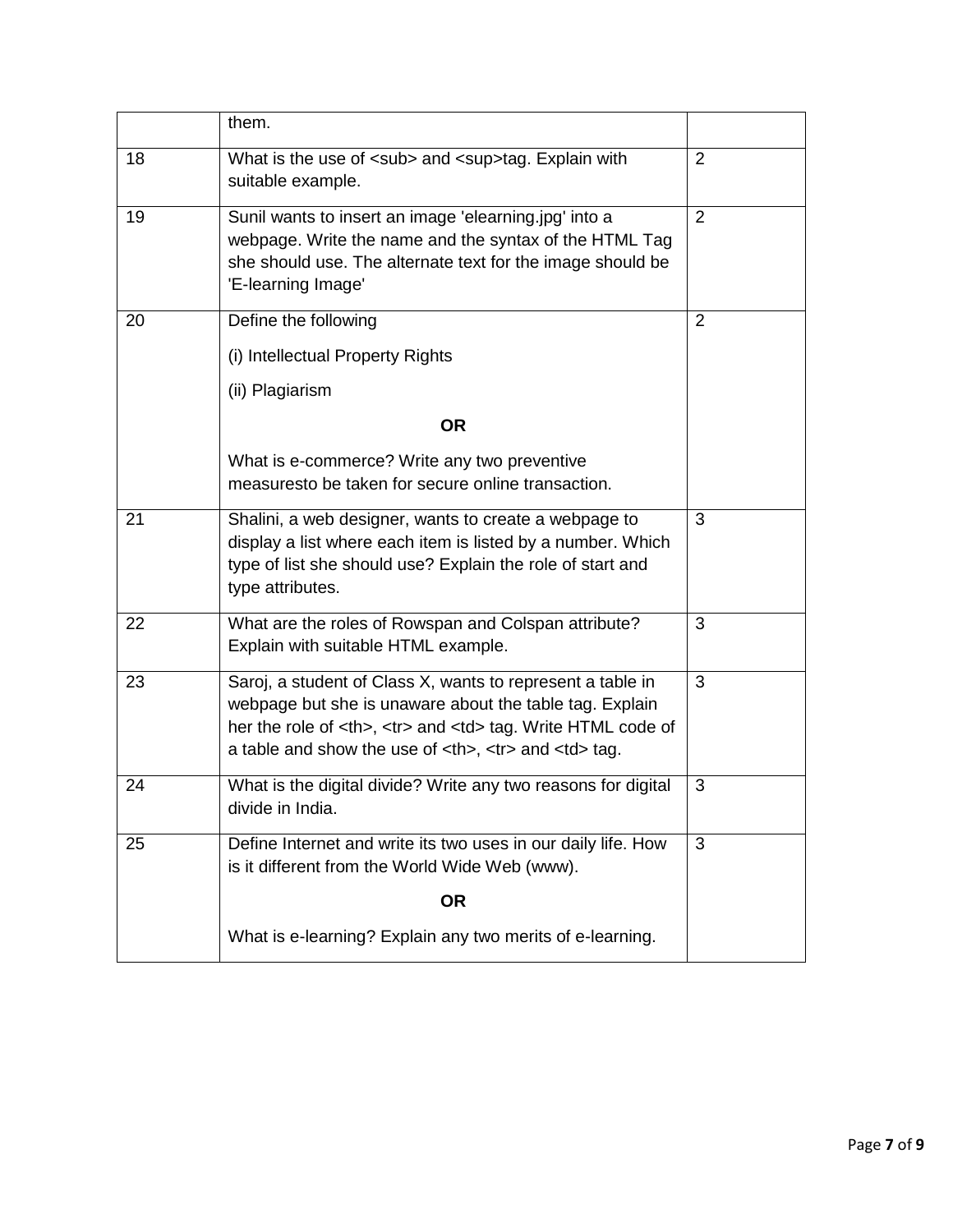